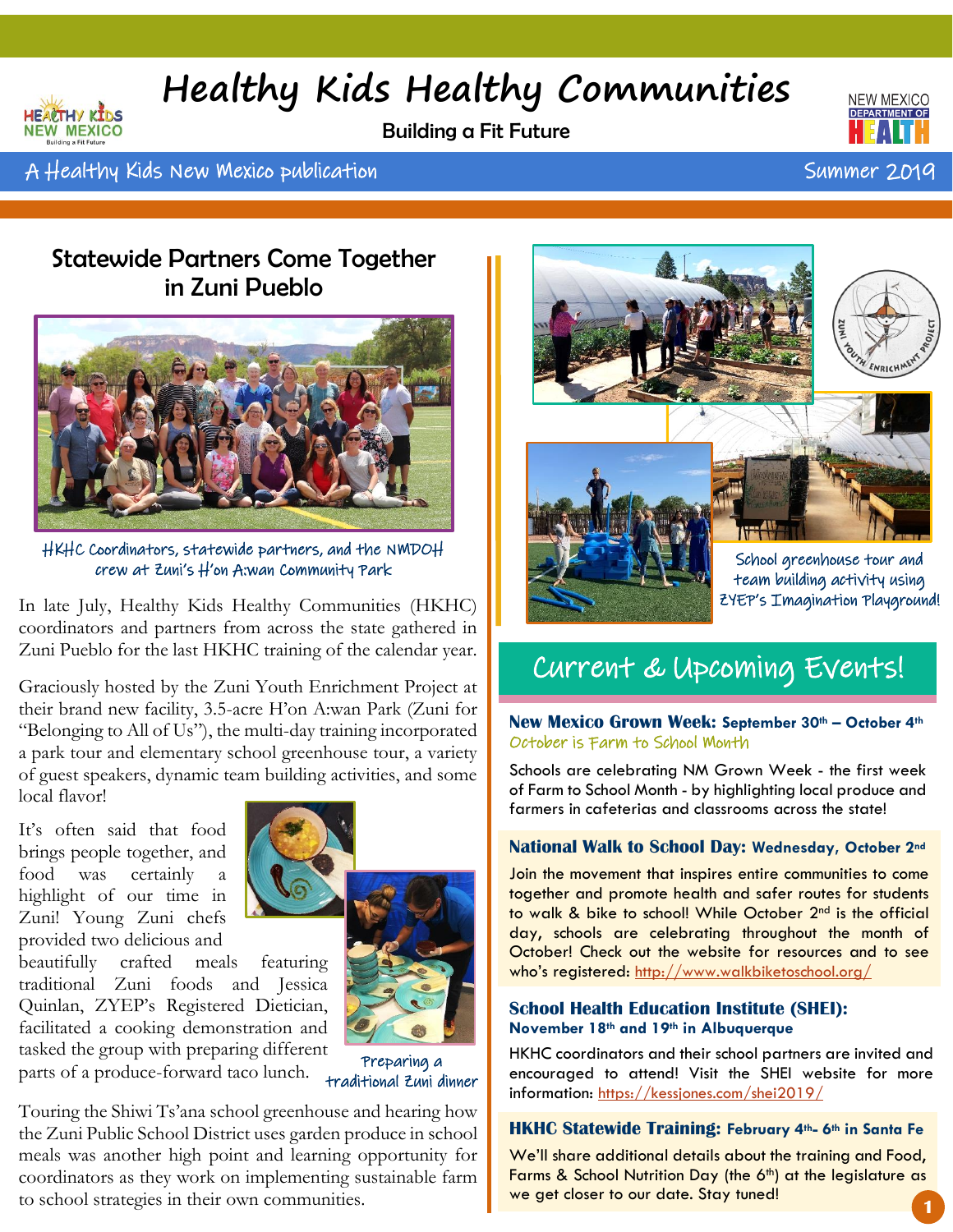### San Ildefonso Pueblo Celebrates Infrastructure Changes and Advances Rivers, Trails, and Sign Plan



San Ildefonso Pueblo held a ribbon-cutting ceremony in mid-September to celebrate a new (but long time coming!) pedestrian crosswalk and a sidewalk connecting the San Ildefonso Elementary School to the Learning Center, library, and gymnasium. Completed earlier this year with New Mexico Department of Transportation funding, this major infrastructure change creates a safe place for youth to walk to school and add more physical activity into their day. It is also a critically important piece of the bigger picture to encourage active transportation in San Ildefonso.

Ribbon-cutting ceremony for the pueblo's new crosswalk and sidewalk

Some of our readers will remember Summer Martinez, former HKHC San Ildefonso Coordinator, who carefully laid the groundwork for a trail system and increased physical activity opportunities in her community. Summer and her partners at the time (including Tim Rogers, HKHC's statewide Partners gather during ribbon-cutting active transportation consultant) applied for the funding that was awarded to San Ildefonso in 2013 for sidewalk and school crossing improvements. What was once a long-term vision has, more than five years later,



ceremony. From left: Josh Sanchez, field rep for Senator Udall; Marcy DeMillion, National Park Service; Martha Cooke; HKHC Coordinator; Summer Martinez, former HKHC Coordinator; Tim Rogers, Active Transportation Consultant

become a reality for Summer, the state and local partners at the table then and now, and all San Ildefonso community members.

Under Summer's direction, nearly ten miles of new trails were established, creating a network that reached the entire community. Signage with maps indicating routes, mileage, and pueblo landmarks were posted at each trailhead.

To continue and expand on the work Summer started, HKHC San Ildefonso Coordinator Martha Cooke applied for a National Park Service (NPS) Rivers, Trails, and Conservation Assistance Program grant to draft a trails and recreation plan for the pueblo. In little more than a year, it was done! Created through a collaborative stakeholder process and recently approved by the tribal council, the new Recreation Plan: Trails, Lake, & Signs (Plan) outlines a vision to "expand, connect, and improve the conditions of existing trails, signage, and recreational amenities so community members will want to spend more time outdoors, improving their quality of life, and creating a more welcoming environment for visitors."

Specific goals include proposing a unified signing system for trails, offering design options for trail improvements and revitalizing the fishing lake, developing a map of existing and proposed trails that is easy to use and encourages confident trail navigation, and proposing a plan for collaboration with existing youth programs to increase physical activity and ensure the continued maintenance of trails on pueblo land.

The approved Plan also identifies specific priorities for trail development, which is a required component of federal transportation funding applications. Most importantly, the Plan was created with San Ildefonso Pueblo community input and reflects the values of the community, which is important for its long-term success. Considerable thought is given to fostering community interaction and social



support networks, preserving important habitats and cultural sites, and identifying destinations and venues for community members to engage in physical activity.

#### **Giving Recess Before Lunch a Go in Two Rural Schools**

The Ohkay Owingeh Community School (OOCS) is small, serving 71 students in grades K-6. It has an edible garden, but it doesn't have a gym. For kids to be physically active on a regular basis, they must be bused several miles down the road and across a major highway to the Boys & Girls Club. All HKHC coordinators are tasked with increasing opportunities for physical activity before, during, and after school in their communities as a key strategy to address obesity and encourage healthier lifestyle behaviors.

Eager to expand access in her community, HKHC Coordinator Jennifer Denipah sat down with the OOCS principal, Claudia Seña, to discuss options for incorporating more physical activity into the school day. Part of their conversation focused on the merits of moving recess from after lunch to before lunch. Multiple studies have shown that in schools where this national best practice has been adopted, students eat more fruits and vegetables, drink more milk, waste less food, and have better behavior.

Ms. Seña decided to give it a try. When school started in August, teachers and parents were introduced to the idea and food service staff modified their schedules. During the first week, Jennifer monitored the cafeteria to note any behavior changes among students. She observed an improved lunchroom atmosphere with less acting out, less noisy conversation, and less food exchange. She also noticed students were hungrier, ate more of their meals, and drank more water and milk. Ms. Seña even interviewed some of her students, who unanimously said they liked the change. Plans are underway to administer surveys to teachers, food service staff, and additional students to gain insight into what's working well and to inform next steps moving forward.



In the southeast, Dexter Elementary is piloting recess before lunch for 66 third graders and is enjoying similarly positive initial results. Teachers think it's a good move - there are less disciplinary problems in the lunchroom and students are calmer once back in the classroom. Teachers have also noticed improved appetites and less food waste. Forthcoming data from both Dexter and Ohkay Owingeh will shape how we pitch the recess before lunch idea to other schools to help ensure they have success implementing it.